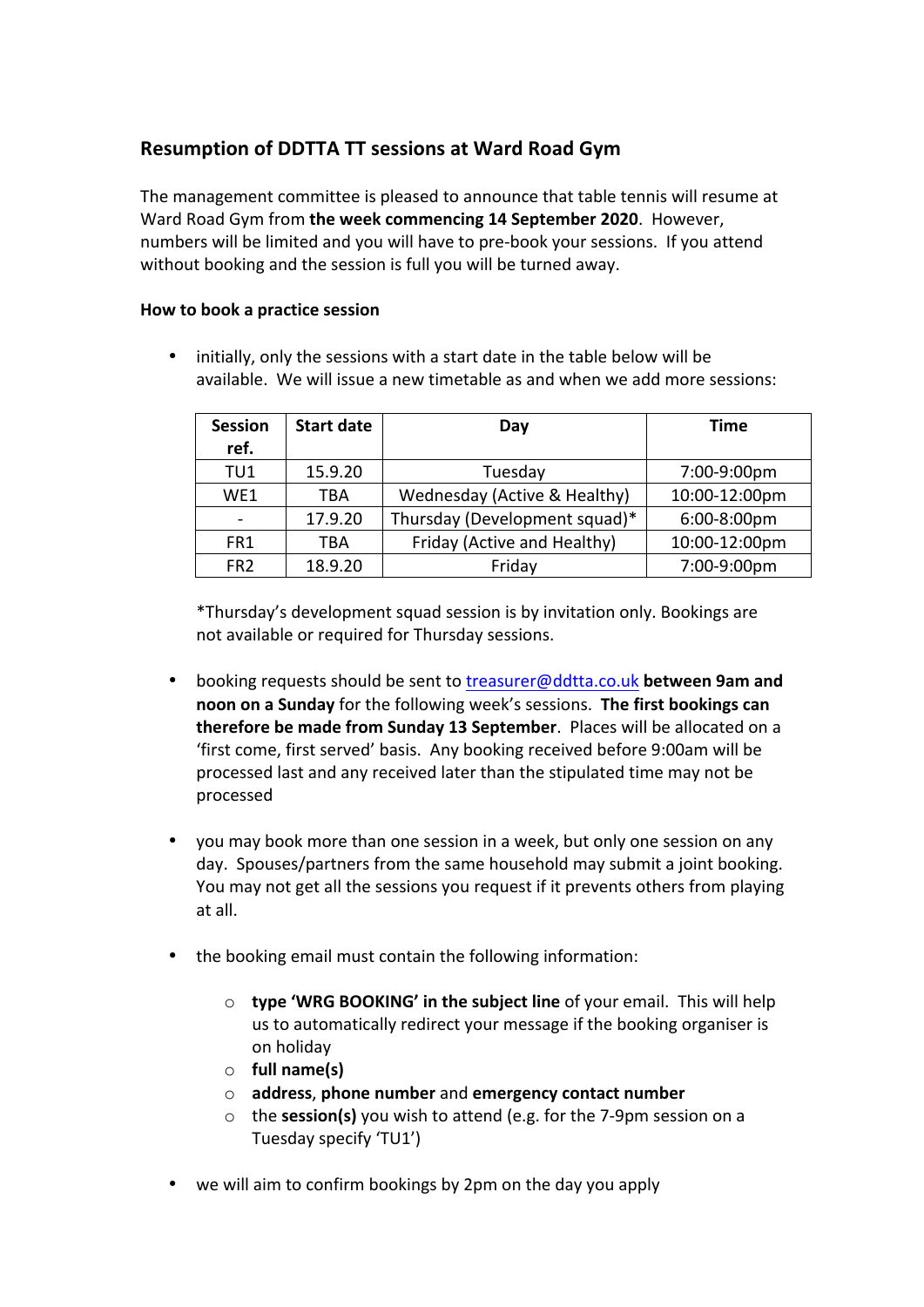• **you must comply with the safety directions and guidance below**.

## **DDTTA Covid-19 safety guidance - Ward Road practice sessions**

## **Table Tennis Scotland**

These arrangements have been informed by guidance issued by Table Tennis Scotland. Please read them carefully before attending. The full guidance is available at https://tabletennisscotland.co.uk A named volunteer/key holder will supervise each practice session and they will explain these arrangements.

Spectators will not be allowed except when collecting youngsters at the end of a session. 

## **Capacity and organisation of play**

Six tables will be available at most sessions and numbers will be limited to 18 per session. Players will be placed in 'social bubbles' of no more than six players and they must practice only with the players within their allocated bubble. You will require to socially distance by 2m whenever possible and wear a face covering when you are not playing. During play, players must not change ends and doubles play is not permitted. Do not shake hands and please refrain from wiping your hands on the table.

#### **Entry** to WRG

The main entrance is clearly a 'pinch point' so players are asked to be particularly careful to socially distance when queuing and entering the premises. Players should arrive on time (but not sooner) and be ready to play. Changing areas will not be in use. Doors will be left ajar to permit ventilation. Please do not touch door handles or any surfaces unless necessary.

#### **Payment arrangements**

Payment will be dealt with in the entrance foyer. All players MUST bring the exact amount due. Until further notice this is **£4.00** per player for all sessions except the Development Squad where the charge will be £5.00 to help cover coaching costs. Arrangements will be in place to ensure cash is handled safely. Once payment has been made the players should proceed to their allotted table(s) where they should join their practice partners. Entrance to the sports hall is another 'pinch point' so players should also be careful to distance when entering and exiting the hall.

#### Equipment use/setting up/putting away

DDTTA will provide hand sanitiser and cleaning materials for each session and ensure this is placed by each table. Each social bubble of players will be responsible for setting up their tables and organising the cleaning material within that area. Hand sanitiser should be used before and after each session but **should not be used on equipment.** At the conclusion of each session each bubble will be responsible for cleaning their tables, umpire table and any chairs used in their area, using the